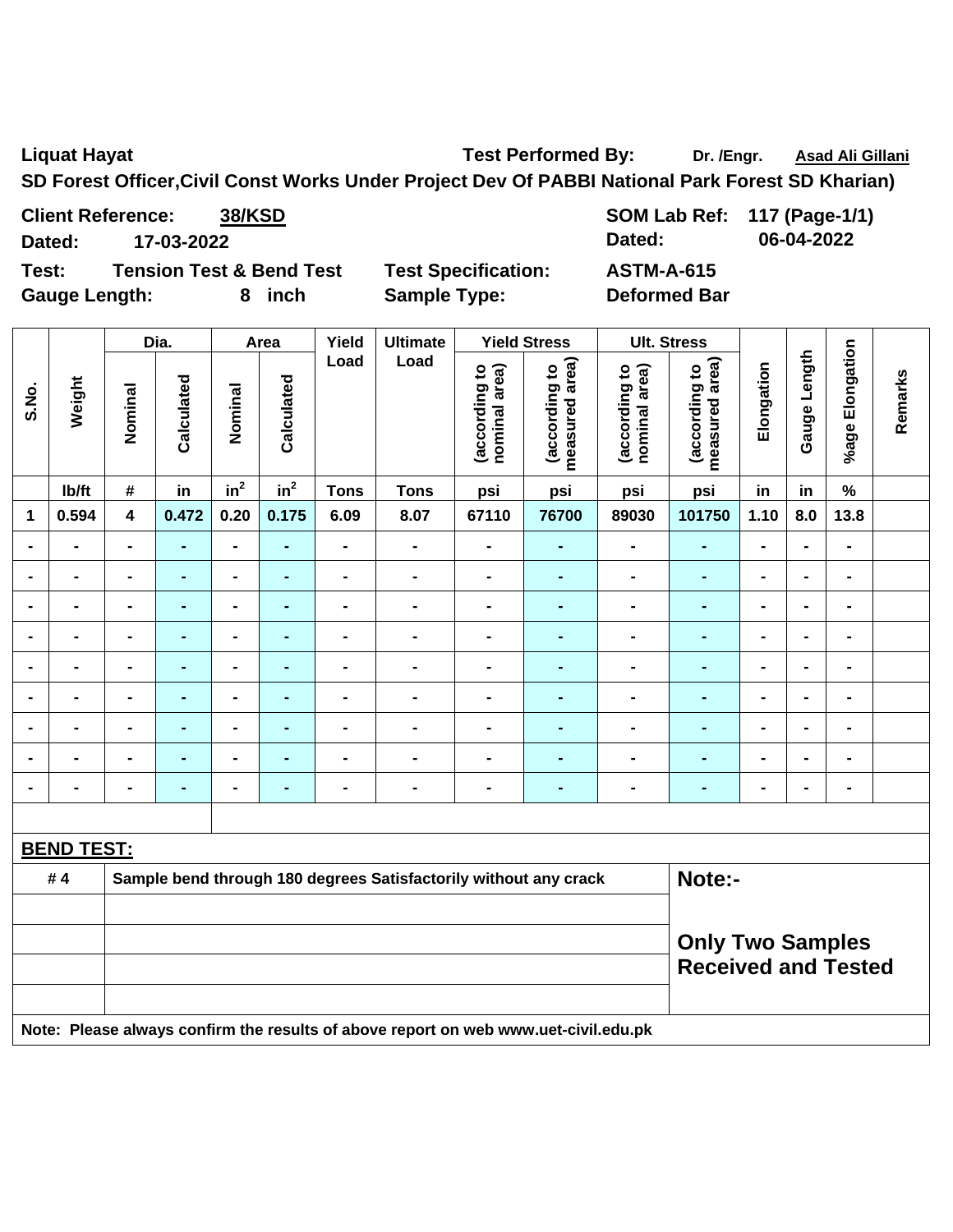**S. Asad Ali** 

Maj Adnan Khalid (R) **Test Performed By:** Dr. /Engr.

**Gillani**

**Dy Dir MTL DHA Lhr,(U/G Exter Electification Works,Alongwith Street Lighting Sys Sec-IV,DHA Ph-XI)** 

**Client Reference: 408/241/32/Lab/86/Elec-33 SOM Lab Ref: 118 (Page-1/1) Dated: 05-04-2022 Dated: 06-04-2022** 

**Test: Tension Test & Bend Test Test Specification: ASTM-A-615**  Gauge Length: **8** inch Sample Type: Deformed Bar (FF Steel)

|                |                   | Dia.           |                |                 | Area            |                | <b>Ultimate</b>                                                  |                                | <b>Yield Stress</b>             | <b>Ult. Stress</b>             |                                 |            |                |                 |         |
|----------------|-------------------|----------------|----------------|-----------------|-----------------|----------------|------------------------------------------------------------------|--------------------------------|---------------------------------|--------------------------------|---------------------------------|------------|----------------|-----------------|---------|
| S.No.          | Weight            | Nominal        | Calculated     | Nominal         | Calculated      | Load           | Load                                                             | (according to<br>nominal area) | measured area)<br>(according to | (according to<br>nominal area) | measured area)<br>(according to | Elongation | Gauge Length   | %age Elongation | Remarks |
|                | lb/ft             | #              | in             | in <sup>2</sup> | in <sup>2</sup> | <b>Tons</b>    | <b>Tons</b>                                                      | psi                            | psi                             | psi                            | psi                             | in         | in             | $\%$            |         |
| 1              | 1.031             | 5              | 0.621          | 0.31            | 0.303           | 9.14           | 14.44                                                            | 65050                          | 66560                           | 102760                         | 105140                          | 1.30       | 8.0            | 16.3            |         |
| $\mathbf{2}$   | 1.036             | 5              | 0.622          | 0.31            | 0.304           | 9.19           | 14.80                                                            | 65420                          | 66710                           | 105300                         | 107380                          | 1.20       | 8.0            | 15.0            |         |
| $\blacksquare$ |                   | $\blacksquare$ |                | ۰               | $\blacksquare$  |                | $\blacksquare$                                                   | $\blacksquare$                 | -                               | $\blacksquare$                 | ٠                               | -          | $\blacksquare$ | $\blacksquare$  |         |
| $\blacksquare$ | $\blacksquare$    | $\blacksquare$ | $\blacksquare$ | $\blacksquare$  | $\blacksquare$  | $\blacksquare$ | $\blacksquare$                                                   | $\blacksquare$                 | $\blacksquare$                  | $\blacksquare$                 | $\blacksquare$                  | -          | $\blacksquare$ | $\blacksquare$  |         |
| $\blacksquare$ | $\blacksquare$    | $\blacksquare$ | ۰              | -               | $\blacksquare$  | $\blacksquare$ | $\blacksquare$                                                   | $\blacksquare$                 | $\blacksquare$                  | $\blacksquare$                 | ٠                               | -          | $\blacksquare$ | $\blacksquare$  |         |
| $\blacksquare$ | $\blacksquare$    | $\blacksquare$ | $\blacksquare$ | $\blacksquare$  | $\blacksquare$  | $\blacksquare$ | $\qquad \qquad \blacksquare$                                     | $\blacksquare$                 | $\blacksquare$                  | $\blacksquare$                 | ۰                               | -          | $\blacksquare$ | $\blacksquare$  |         |
|                |                   | $\blacksquare$ |                |                 | $\blacksquare$  |                | $\blacksquare$                                                   | $\blacksquare$                 | $\blacksquare$                  | $\blacksquare$                 |                                 | -          | $\blacksquare$ | $\blacksquare$  |         |
| $\blacksquare$ |                   | $\blacksquare$ | $\blacksquare$ | $\blacksquare$  | $\blacksquare$  | $\blacksquare$ | $\blacksquare$                                                   | $\blacksquare$                 | $\blacksquare$                  | $\blacksquare$                 |                                 | -          | $\blacksquare$ | $\blacksquare$  |         |
| $\blacksquare$ | $\blacksquare$    | $\blacksquare$ | $\blacksquare$ | $\blacksquare$  | $\blacksquare$  | $\blacksquare$ | $\blacksquare$                                                   | $\blacksquare$                 | $\blacksquare$                  | $\blacksquare$                 | $\blacksquare$                  | -          | $\blacksquare$ | $\blacksquare$  |         |
| $\blacksquare$ | $\blacksquare$    | $\blacksquare$ | ۰              | Ξ.              | $\blacksquare$  | $\blacksquare$ | $\blacksquare$                                                   | -                              | $\blacksquare$                  | $\blacksquare$                 | $\blacksquare$                  | -          | $\blacksquare$ | $\blacksquare$  |         |
|                |                   |                |                |                 |                 |                |                                                                  |                                |                                 |                                |                                 |            |                |                 |         |
|                | <b>BEND TEST:</b> |                |                |                 |                 |                |                                                                  |                                |                                 |                                |                                 |            |                |                 |         |
|                | # 5               |                |                |                 |                 |                | Sample bend through 180 degrees Satisfactorily without any crack |                                |                                 |                                | Note:-                          |            |                |                 |         |
|                |                   |                |                |                 |                 |                |                                                                  |                                |                                 |                                |                                 |            |                |                 |         |
|                |                   |                |                |                 |                 |                |                                                                  |                                |                                 |                                | <b>Only Three Samples</b>       |            |                |                 |         |
|                |                   |                |                |                 |                 |                |                                                                  |                                |                                 |                                | <b>Received and Tested</b>      |            |                |                 |         |
|                |                   |                |                |                 |                 |                |                                                                  |                                |                                 |                                |                                 |            |                |                 |         |
|                |                   |                |                |                 |                 |                |                                                                  |                                |                                 |                                |                                 |            |                |                 |         |

**Note: Please always confirm the results of above report on web www.uet-civil.edu.pk**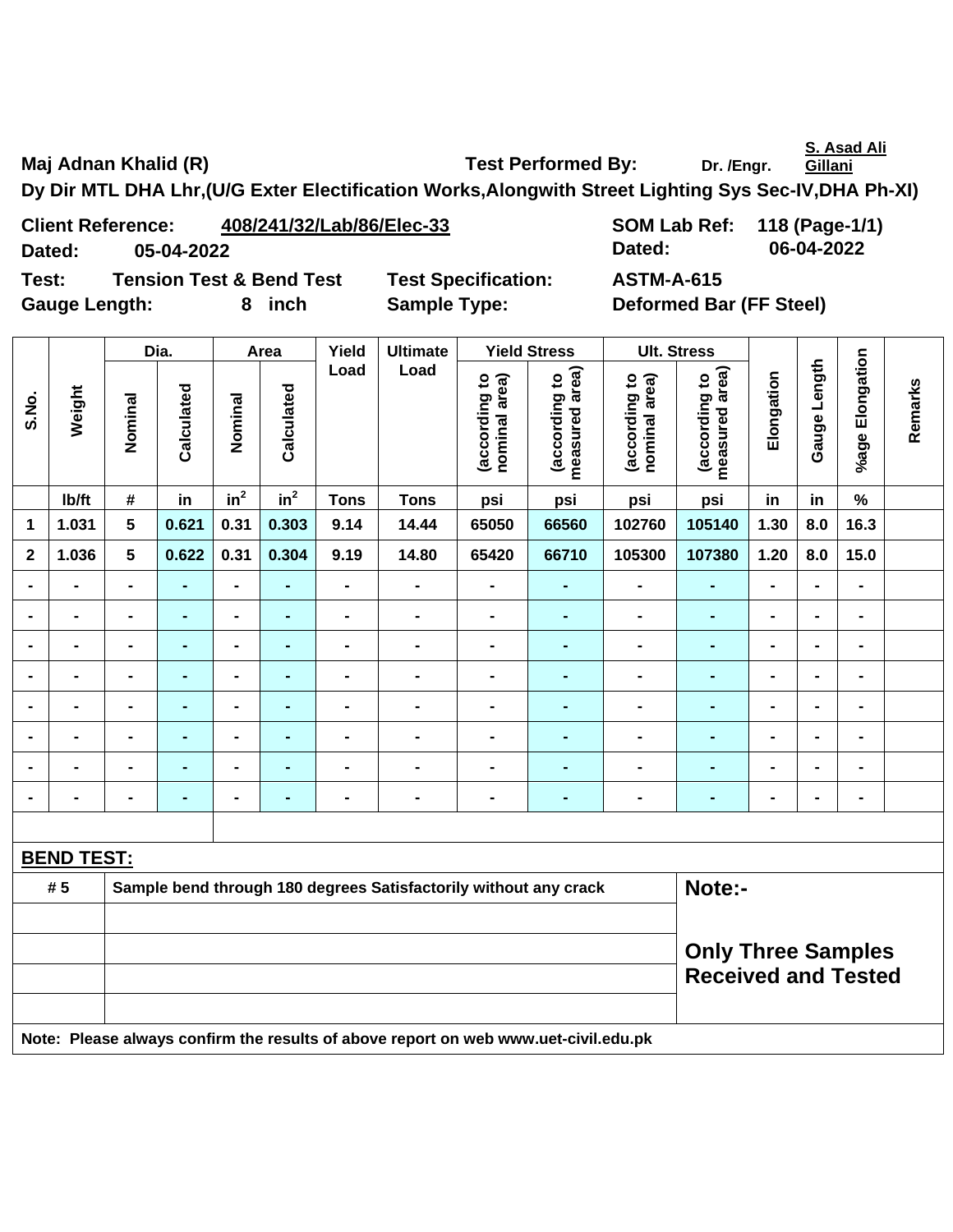Mohammad Azam **Mohammad Azam** Test Performed By: Dr. /Engr. Asad Ali Gillani

**PM Daniyal Enterprise.(57-C BWC DHA Phase 8 Project Lahore)** 

**Client Reference: Nil Dated: 06-04-2022 Dated: 06-04-2022 Test: Tension Test & Bend Test Test Specification: ASTM-A-615** 

**SOM Lab Ref: 121 (Page-1/1) Deformed** 

 $\overline{\phantom{a}}$ 

 $\blacksquare$ 

**Bar** 

 $\overline{\phantom{0}}$ 

 $\overline{\mathbf{r}}$ 

 $\overline{\phantom{a}}$ 

 $\top$ 

 $\top$ 

 $\top$ 

 $\top$ 

**Gauge Length: 8 inch Sample Type:** 

 $\mathbf{\mathsf{T}}$ 

|       |                                                                        |                                                | Dia.           |                 | Area                               |                                | <b>Ultimate</b>                                                                     | <b>Yield Stress</b> |                            |                 | <b>Ult. Stress</b>       |                |                |                |  |
|-------|------------------------------------------------------------------------|------------------------------------------------|----------------|-----------------|------------------------------------|--------------------------------|-------------------------------------------------------------------------------------|---------------------|----------------------------|-----------------|--------------------------|----------------|----------------|----------------|--|
| S.No. | Weight                                                                 | Calculated<br>Calculated<br>Nominal<br>Nominal | Load<br>Load   |                 | area)<br>(according to<br>measured | (according to<br>nominal area) | measured area)<br>(according to                                                     | Elongation          | Length<br>Gauge            | %age Elongation | Remarks                  |                |                |                |  |
|       | lb/ft                                                                  | #                                              | in             | in <sup>2</sup> | in <sup>2</sup>                    | <b>Tons</b>                    | <b>Tons</b>                                                                         | psi                 | psi                        | psi             | psi                      | in             | in             | %              |  |
| 1     | 2.568                                                                  | 8                                              | 0.980          | 0.79            | 0.755                              | 27.27                          | 33.91                                                                               | 76130               | 79660                      | 94680           | 99070                    | 1.30           | 8.0            | 16.3           |  |
| 2     | 2.539                                                                  | 8                                              | 0.975          | 0.79            | 0.746                              | 27.90                          | 34.61                                                                               | 77890               | 82490                      | 96620           | 102310                   | 1.30           | 8.0            | 16.3           |  |
| 3     | 1.506                                                                  | 6                                              | 0.751          | 0.44            | 0.443                              | 14.53                          | 18.45                                                                               | 72810               | 72320                      | 92480           | 91860                    | 1.20           | 8.0            | 15.0           |  |
| 4     | 1.501                                                                  | 6                                              | 0.749          | 0.44            | 0.441                              | 15.85                          | 19.47                                                                               | 79450               | 79270                      | 97590           | 97370                    | 1.30           | 8.0            | 16.3           |  |
| 5     | 0.668                                                                  | $\overline{\mathbf{4}}$                        | 0.500          | 0.20            | 0.196                              | 6.93                           | 8.41                                                                                | 76440               | 78000                      | 92740           | 94630                    | 1.00           | 8.0            | 12.5           |  |
| 6     | 0.655                                                                  | $\overline{\mathbf{4}}$                        | 0.494          | 0.20            | 0.192                              | 6.37                           | 7.31                                                                                | 70260               | 73190                      | 80600           | 83960                    | 1.20           | 8.0            | 15.0           |  |
|       |                                                                        |                                                |                |                 |                                    | $\blacksquare$                 |                                                                                     |                     |                            |                 |                          |                |                |                |  |
|       | -                                                                      | $\blacksquare$                                 | ÷,             | $\blacksquare$  | ÷                                  | -                              | $\blacksquare$                                                                      | $\blacksquare$      | ۰                          | $\blacksquare$  | $\blacksquare$           | $\blacksquare$ | $\blacksquare$ | $\blacksquare$ |  |
|       | $\overline{\phantom{0}}$                                               | $\blacksquare$                                 | $\blacksquare$ | $\blacksquare$  | ٠                                  | $\blacksquare$                 | $\blacksquare$                                                                      | $\blacksquare$      | $\blacksquare$             | $\blacksquare$  | $\blacksquare$           | $\blacksquare$ |                | $\blacksquare$ |  |
|       | $\blacksquare$                                                         | $\blacksquare$                                 | $\blacksquare$ | $\blacksquare$  | ۰                                  | $\qquad \qquad \blacksquare$   | $\blacksquare$                                                                      | $\blacksquare$      | ۰                          | $\blacksquare$  | $\blacksquare$           | $\blacksquare$ |                | $\blacksquare$ |  |
|       |                                                                        |                                                |                |                 |                                    |                                |                                                                                     |                     |                            |                 |                          |                |                |                |  |
|       | <b>BEND TEST:</b>                                                      |                                                |                |                 |                                    |                                |                                                                                     |                     |                            |                 |                          |                |                |                |  |
|       | # 8                                                                    |                                                |                |                 |                                    |                                | Sample bend through 180 degrees Satisfactorily without any crack                    |                     |                            |                 | Note:-                   |                |                |                |  |
|       | # 6                                                                    |                                                |                |                 |                                    |                                | Sample bend through 180 degrees Satisfactorily without any crack                    |                     |                            |                 |                          |                |                |                |  |
|       | #4<br>Sample bend through 180 degrees Satisfactorily without any crack |                                                |                |                 |                                    |                                |                                                                                     |                     |                            |                 | <b>Only Nine Samples</b> |                |                |                |  |
|       |                                                                        |                                                |                |                 |                                    |                                |                                                                                     |                     | <b>Received and Tested</b> |                 |                          |                |                |                |  |
|       |                                                                        |                                                |                |                 |                                    |                                | Note: Please always confirm the results of above report on web www.uet-civil.edu.pk |                     |                            |                 |                          |                |                |                |  |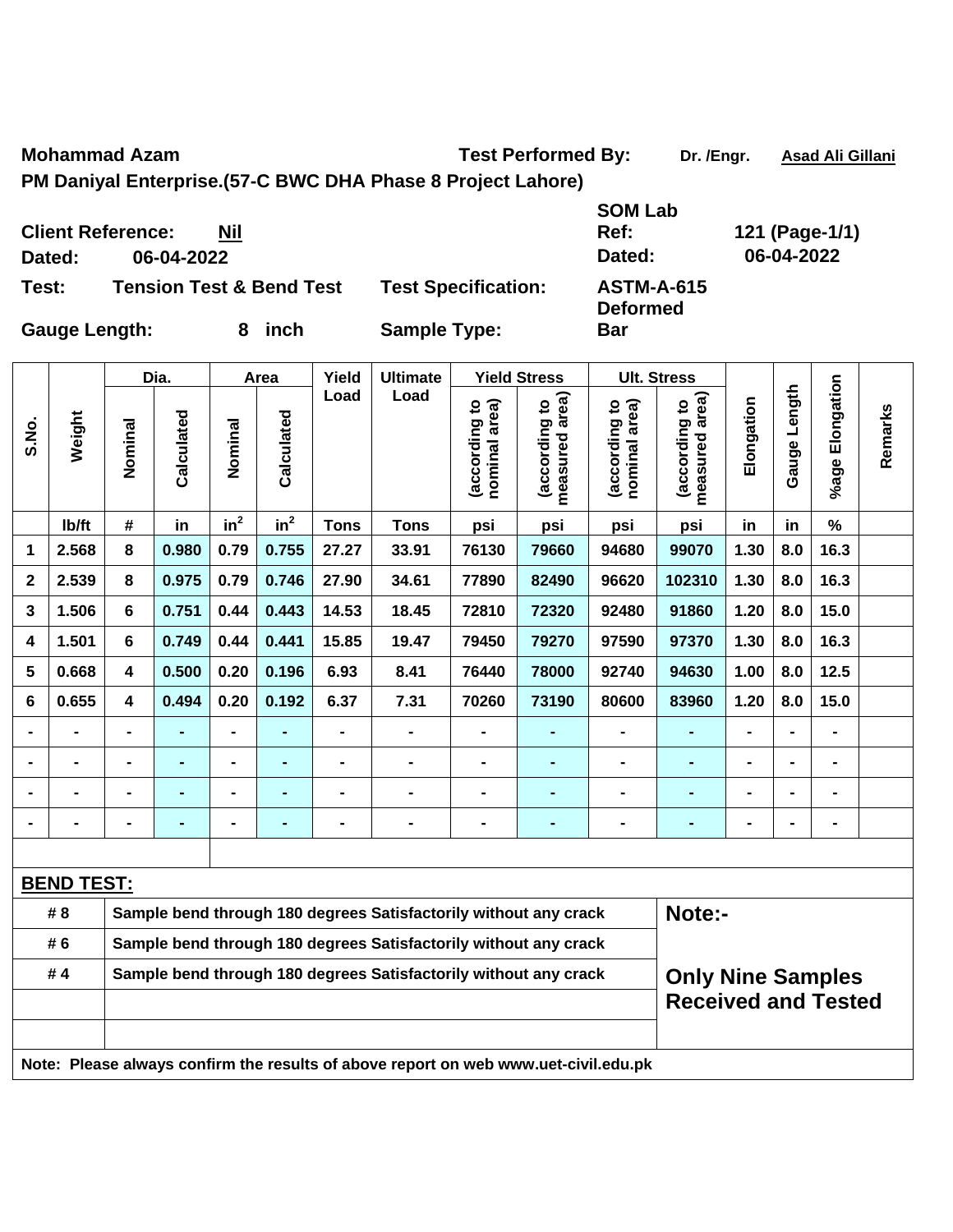Waqas Ali Khan (Maj) **Test Performed By:** Dr. /Engr. Wasim Abbas **ADH (Works)-IV Army Offrs Housing Complex Lahore.(Const Of 103 x SUHs Sec-S Askari-X Lhr)** 

**Client Reference: 607/Proj/SUH/Sec-S/Steel/ADH-IV Dated: 04-04-2022 Dated: 06-04-2022 Test: Tension Test & Bend Test Test Specification: ASTM-A-615** 

**SOM Lab Ref: 122 (Page-1/1)** 

Gauge Length: 8 inch Sample Type: Deformed Bar (Ittefaq Steel)

|                | Weight            | Dia.                         |                        | Area                     |                 | Yield                    | <b>Ultimate</b>                                                                     |                                | <b>Yield Stress</b>                |                                | <b>Ult. Stress</b>              |                |                |                              |         |
|----------------|-------------------|------------------------------|------------------------|--------------------------|-----------------|--------------------------|-------------------------------------------------------------------------------------|--------------------------------|------------------------------------|--------------------------------|---------------------------------|----------------|----------------|------------------------------|---------|
| S.No.          |                   | Nominal                      | Calculated             | Nominal                  | Calculated      | Load                     | Load                                                                                | (according to<br>nominal area) | area)<br>(according to<br>measured | (according to<br>nominal area) | measured area)<br>(according to | Elongation     | Gauge Length   | %age Elongation              | Remarks |
|                | Ib/ft             | #                            | in                     | in <sup>2</sup>          | $\mathsf{in}^2$ | <b>Tons</b>              | <b>Tons</b>                                                                         | psi                            | psi                                | psi                            | psi                             | in             | in             | $\%$                         |         |
| 1              | 1.466             | 6                            | 0.741                  | 0.44                     | 0.431           | 14.50                    | 18.62                                                                               | 72660                          | 74180                              | 93350                          | 95300                           | 1.30           | 8.0            | 16.3                         |         |
| $\mathbf 2$    | 1.026             | 5                            | 0.620                  | 0.31                     | 0.302           | 10.52                    | 13.05                                                                               | 74840                          | 76830                              | 92830                          | 95290                           | 1.00           | 8.0            | 12.5                         |         |
| 3              | 0.649             | $\overline{\mathbf{4}}$      | 0.493                  | 0.20                     | 0.191           | 6.09                     | 9.28                                                                                | 67110                          | 70270                              | 102290                         | 107110                          | 1.20           | 8.0            | 15.0                         |         |
| $\blacksquare$ |                   | $\blacksquare$               | $\blacksquare$         | $\overline{\phantom{a}}$ | ä,              | $\blacksquare$           | $\blacksquare$                                                                      | $\blacksquare$                 | $\blacksquare$                     | $\blacksquare$                 | $\blacksquare$                  | $\overline{a}$ | $\overline{a}$ | $\overline{\phantom{0}}$     |         |
|                |                   | $\qquad \qquad \blacksquare$ | $\blacksquare$         | $\blacksquare$           | ÷,              | $\overline{\phantom{0}}$ | L,                                                                                  | $\blacksquare$                 | $\blacksquare$                     | $\blacksquare$                 | ÷,                              | $\blacksquare$ | $\blacksquare$ | $\blacksquare$               |         |
|                |                   | $\blacksquare$               | $\blacksquare$         | $\blacksquare$           | $\blacksquare$  |                          | $\blacksquare$                                                                      | $\blacksquare$                 | $\blacksquare$                     | $\blacksquare$                 | ÷,                              | $\blacksquare$ | $\blacksquare$ | $\blacksquare$               |         |
|                |                   | $\blacksquare$               | $\blacksquare$         | $\blacksquare$           | $\blacksquare$  | $\blacksquare$           | $\blacksquare$                                                                      |                                |                                    |                                | $\blacksquare$                  | $\blacksquare$ | $\blacksquare$ | $\blacksquare$               |         |
|                |                   | $\blacksquare$               | -                      | $\blacksquare$           | ÷,              | $\blacksquare$           | $\blacksquare$                                                                      | $\blacksquare$                 | $\blacksquare$                     | $\blacksquare$                 | $\blacksquare$                  | $\blacksquare$ | -              | $\blacksquare$               |         |
|                |                   | $\blacksquare$               | $\blacksquare$         | $\blacksquare$           | $\blacksquare$  | $\blacksquare$           | $\blacksquare$                                                                      | $\blacksquare$                 | $\blacksquare$                     | $\blacksquare$                 | $\blacksquare$                  | $\blacksquare$ | $\blacksquare$ | $\qquad \qquad \blacksquare$ |         |
|                |                   | $\blacksquare$               | $\blacksquare$         | $\blacksquare$           | ÷,              | $\blacksquare$           | $\blacksquare$                                                                      | $\blacksquare$                 | $\blacksquare$                     | $\blacksquare$                 | $\blacksquare$                  | $\blacksquare$ | $\blacksquare$ | $\overline{\phantom{0}}$     |         |
|                |                   |                              |                        |                          |                 |                          |                                                                                     |                                |                                    |                                |                                 |                |                |                              |         |
|                | <b>BEND TEST:</b> |                              |                        |                          |                 |                          |                                                                                     |                                |                                    |                                |                                 |                |                |                              |         |
|                |                   |                              | No Bend test performed |                          |                 |                          |                                                                                     |                                |                                    |                                | Note:-                          |                |                |                              |         |
|                |                   |                              |                        |                          |                 |                          |                                                                                     |                                |                                    |                                |                                 |                |                |                              |         |
|                |                   |                              |                        |                          |                 |                          |                                                                                     |                                |                                    |                                |                                 |                |                | <b>Only Three Samples</b>    |         |
|                |                   |                              |                        |                          |                 |                          |                                                                                     |                                |                                    |                                | <b>Received and Tested</b>      |                |                |                              |         |
|                |                   |                              |                        |                          |                 |                          |                                                                                     |                                |                                    |                                |                                 |                |                |                              |         |
|                |                   |                              |                        |                          |                 |                          | Note: Please always confirm the results of above report on web www.uet-civil.edu.pk |                                |                                    |                                |                                 |                |                |                              |         |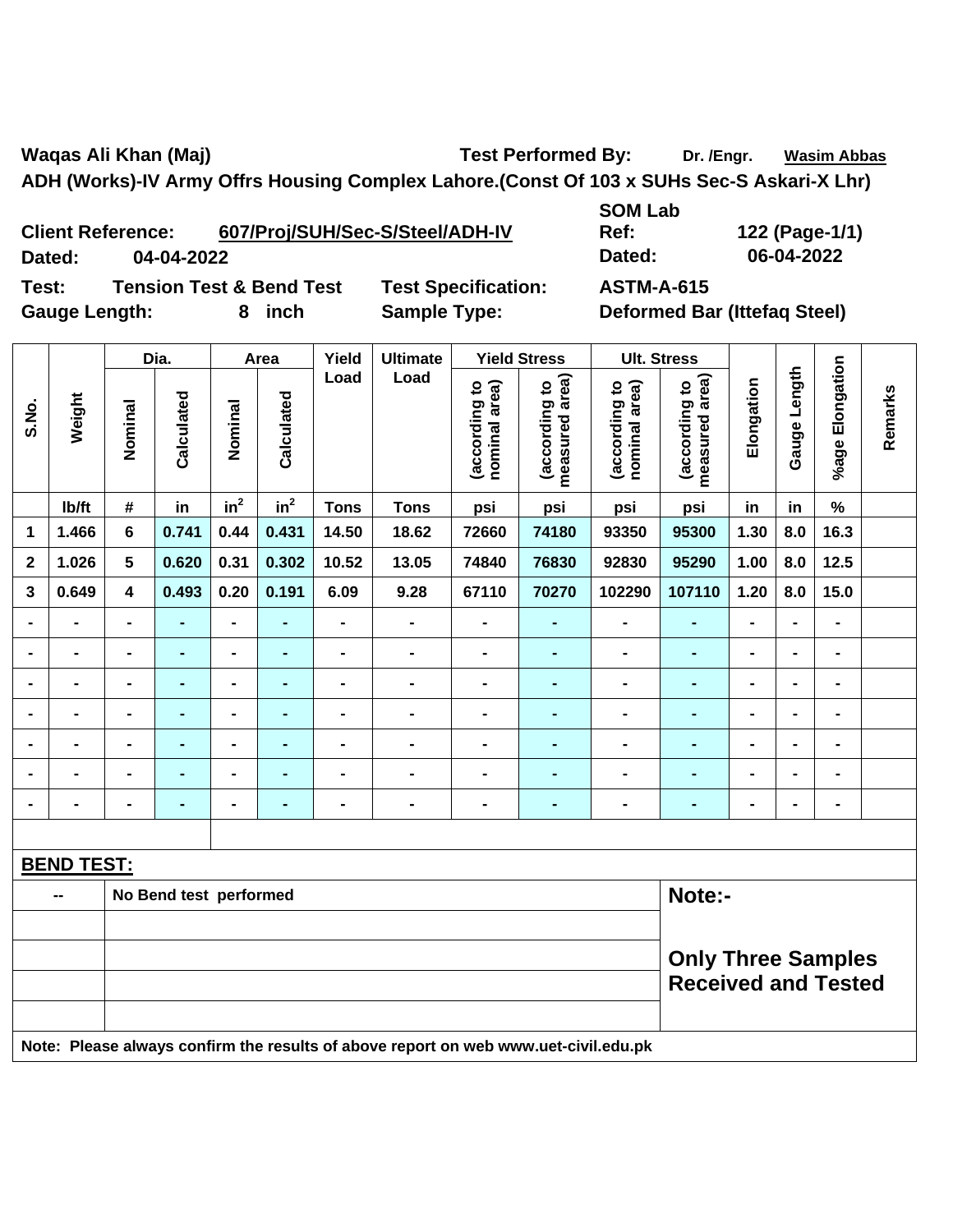**M.Nadeem Zafar Ullah Test Performed By:** Dr. /Engr. Asad Ali Gillani

**Bar** 

**Incharge (Civil),SNGPL.(Const And Commission Of Weighbridge At Central Base Store Manga)** 

**Client Reference: CC/W.Bridge/CBS/Manga Dated: 06-04-2022 Dated: 06-04-2022 Test: Tension Test & Bend Test Test Specification: ASTM-A-615** 

**SOM Lab Ref: 123 (Page-1/1) Deformed** 

Τ

Т

Τ

 $\mathbf{I}$ 

Gauge Length: 8 inch Sample Type:

Τ

Τ

|                | No Bend test performed<br>$\blacksquare$ |                         |            |                 |                    |                |                 |                                |                                    |                                | Note:-                                                |                |                 |                       |         |
|----------------|------------------------------------------|-------------------------|------------|-----------------|--------------------|----------------|-----------------|--------------------------------|------------------------------------|--------------------------------|-------------------------------------------------------|----------------|-----------------|-----------------------|---------|
|                | <b>BEND TEST:</b>                        |                         |            |                 |                    |                |                 |                                |                                    |                                |                                                       |                |                 |                       |         |
|                |                                          |                         |            |                 |                    |                |                 |                                |                                    |                                |                                                       |                |                 |                       |         |
| $\blacksquare$ |                                          | $\blacksquare$          |            | ۰               | ۰                  | $\blacksquare$ |                 | $\blacksquare$                 | $\blacksquare$                     | $\blacksquare$                 | ۰                                                     | -              | $\blacksquare$  | $\blacksquare$        |         |
| $\blacksquare$ |                                          | $\blacksquare$          |            | ۰               | ۰                  |                |                 | $\blacksquare$                 |                                    | $\blacksquare$                 |                                                       | $\blacksquare$ | $\blacksquare$  | $\blacksquare$        |         |
| $\blacksquare$ |                                          | -                       |            | ۰.              | $\blacksquare$     |                |                 |                                |                                    | -                              |                                                       | -              | $\blacksquare$  | $\blacksquare$        |         |
|                |                                          | $\blacksquare$          |            | ۰               |                    |                |                 | $\blacksquare$                 |                                    | $\blacksquare$                 |                                                       | $\blacksquare$ | $\blacksquare$  | $\blacksquare$        |         |
| 6              | 0.679                                    | $\overline{\mathbf{4}}$ | 0.505      | 0.20            | 0.200              | 9.17           | 10.32           | 101170                         | 101170                             | 113760                         | 113760                                                | 0.80           | 8.0             | 10.0                  |         |
| 5              | 0.675                                    | 4                       | 0.502      | 0.20            | 0.198              | 7.95           | 9.30            | 87680                          | 88570                              | 102520                         | 103550                                                | 0.90           | 8.0             | 11.3                  |         |
| 4              | 1.482                                    | 6                       | 0.745      | 0.44            | 0.436              | 14.60          | 18.20           | 73170                          | 73840                              | 91210                          | 92040                                                 | 1.00           | 8.0             | $12.5$                |         |
| 3              | 1.491                                    | 6                       | 0.747      | 0.44            | 0.438              | 14.48          | 18.30           | 72560                          | 72890                              | 91720                          | 92140                                                 | 1.10           | 8.0             | 13.8                  |         |
| $\mathbf{2}$   | 2.630                                    | 8                       | 0.992      | 0.79            | 0.773              | 26.30          | 33.66           | 73420                          | 75040                              | 93970                          | 96040                                                 | 1.20           | 8.0             | 15.0                  |         |
| 1              | 2.644                                    | 8                       | 0.995      | 0.79            | 0.777              | 26.61          | 34.05           | 74280                          | 75520                              | 95050                          | 96640                                                 | 1.30           | 8.0             | 16.3                  |         |
|                | lb/ft                                    | $\#$                    | in         | in <sup>2</sup> | in <sup>2</sup>    | <b>Tons</b>    | <b>Tons</b>     | psi                            | psi                                | psi                            | psi                                                   | in             | in              | $\%$                  |         |
| S.N.           | Weight                                   | Nominal                 | Calculated | Nominal         | Area<br>Calculated | Yield<br>Load  | Load            | nominal area)<br>(according to | area)<br>(according to<br>measured | nominal area)<br>(according to | <b>Ult. Stress</b><br>measured area)<br>(according to | Elongation     | Length<br>Gauge | Elongation<br>$%$ age | Remarks |
|                | Dia.                                     |                         |            |                 |                    |                | <b>Ultimate</b> | <b>Yield Stress</b>            |                                    |                                |                                                       |                |                 |                       |         |

| -- | No Bend test performed                                                              | Note:-                     |
|----|-------------------------------------------------------------------------------------|----------------------------|
|    |                                                                                     |                            |
|    |                                                                                     | <b>Only Six Samples</b>    |
|    |                                                                                     | <b>Received and Tested</b> |
|    |                                                                                     |                            |
|    | Note: Please always confirm the results of above report on web www.uet-civil.edu.pk |                            |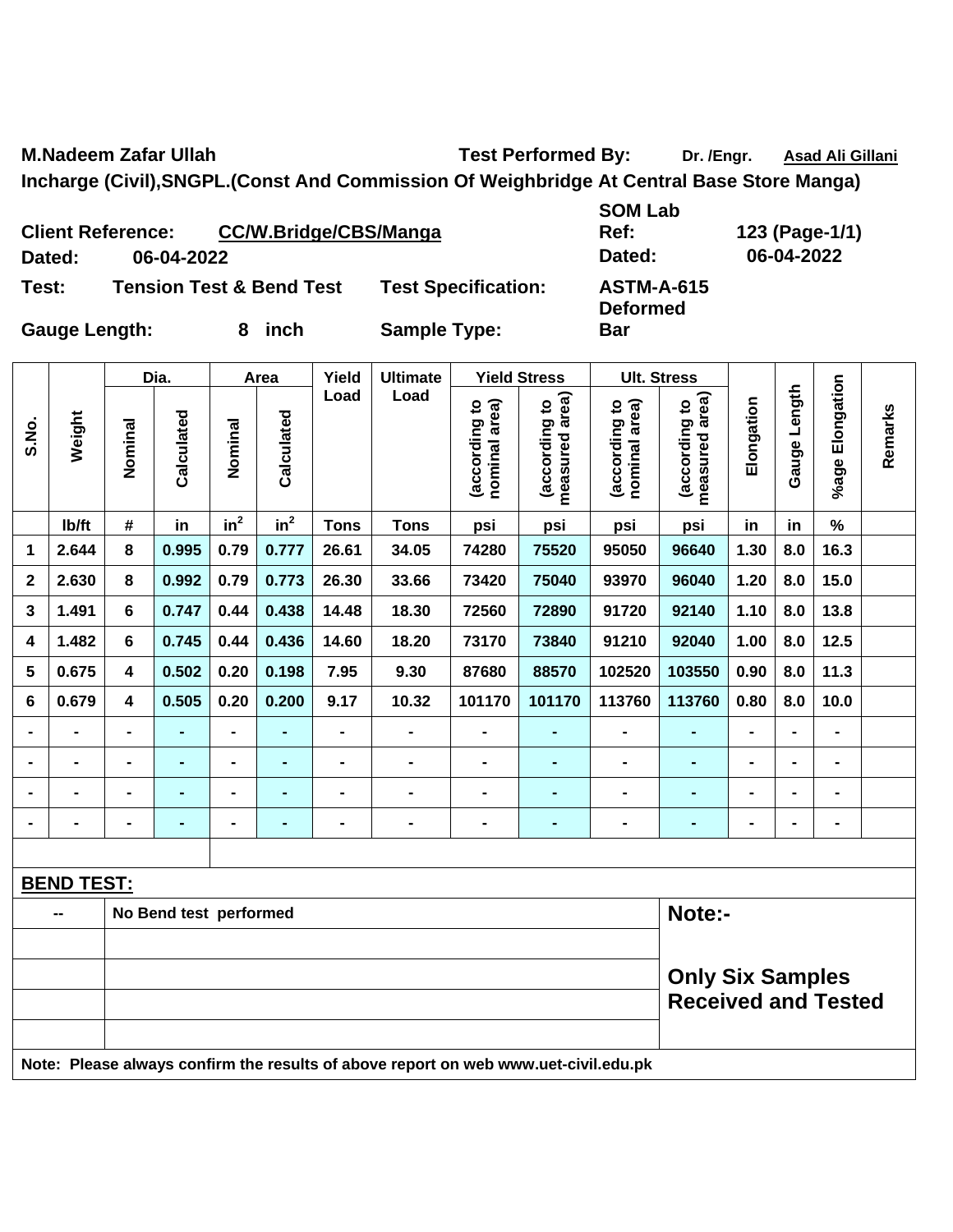## **Test Performed By: Dr. /Engr. S. Asad Ali Gillani**

**Maj Adnan Khalid ®** 

**Dy Dir MTL.** 

**Testing of J-Bolt, Const of (U/G) External Electification works Alongwith Street Lighting System** 

**Sec-IV,(Rahbar) DHA Ph-XI (M/S DHA-C)** 

**Client Reference: 408/241/32/88A/Elec-40 Dated: 05-04-2022** 

SOM Lab Ref: CED/SOM/119(Page-1/2) Dated: 06-04-2022

**Test: Tension Test Test Specification: ASTM-F -1554** 

**Sample Type: J Bolt Gauge Length: 200 mm** 

| S.No.                   | <b>Diameter</b>                                                                            | Area            | Yield<br>Load | <b>Ultimate</b><br>Load | Yield<br><b>Stress</b> | Ultimate.<br><b>Stress</b> | Elongation                 | Gauge Length | Elongation<br>%age | Reduction of<br>Area (%) |
|-------------------------|--------------------------------------------------------------------------------------------|-----------------|---------------|-------------------------|------------------------|----------------------------|----------------------------|--------------|--------------------|--------------------------|
|                         | mm                                                                                         | mm <sup>2</sup> | kN            | kN                      | <b>MPa</b>             | <b>MPa</b>                 | mm                         | mm           | $\%$               |                          |
| 1                       | 25                                                                                         | 491             | 193.00        | 296.50                  | 393                    | 604                        | 40.0                       | 200          | 20.0               | 41.0                     |
| $\overline{\mathbf{2}}$ | 25                                                                                         | 491             | 184.00        | 287.00                  | 375                    | 585                        | 40.0                       | 200          | 20.0               | 51.0                     |
| $\overline{3}$          | 25                                                                                         | 491             | 180.00        | 285.50                  | 367                    | 582                        | 42.5                       | 200          | 21.3               | 53.7                     |
|                         |                                                                                            |                 |               |                         |                        |                            |                            |              |                    |                          |
|                         |                                                                                            |                 |               |                         |                        |                            | Note:-                     |              |                    |                          |
|                         |                                                                                            |                 |               |                         |                        |                            | <b>Only Three Samples</b>  |              |                    |                          |
|                         |                                                                                            |                 |               |                         |                        |                            | <b>Received and Tested</b> |              |                    |                          |
|                         | Note: Please always confirm the results of above report on web <b>www.uet-civil.edu.pk</b> |                 |               |                         |                        |                            |                            |              |                    |                          |